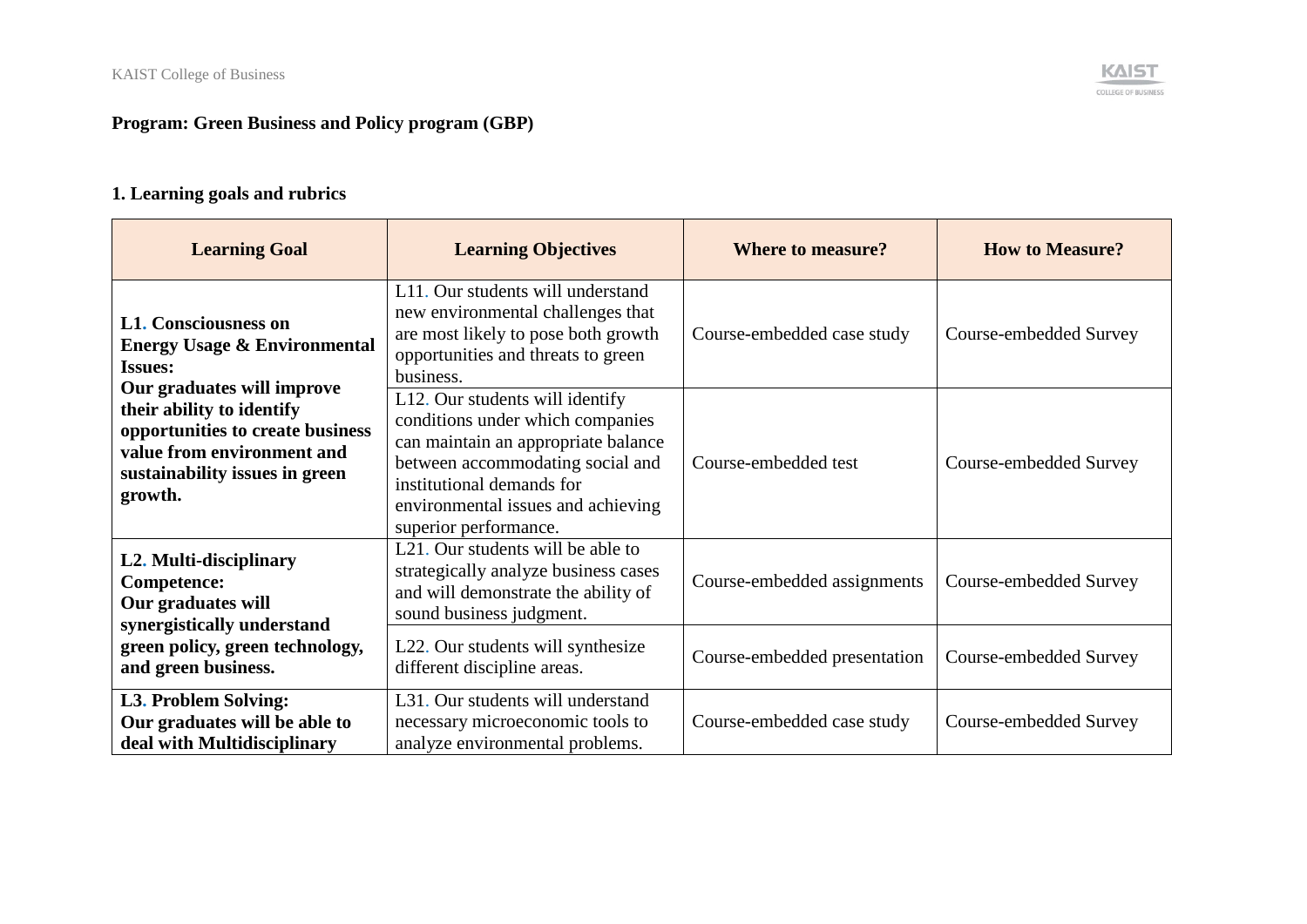

| problems, using diverse tools<br>and techniques.                                              | L32. Our students will develop<br>contemporary ideas to solve<br>multidisciplinary problems.                                    | Course-embedded case study   | Course-embedded Survey |
|-----------------------------------------------------------------------------------------------|---------------------------------------------------------------------------------------------------------------------------------|------------------------------|------------------------|
| <b>L4. Global Communication:</b><br>Our graduates will be able to<br>effective communicate in | L41. Our students will understand<br>global business issues and relate<br>current issues to emerging business<br>opportunities. | Course-embedded assignment   | Course-embedded Survey |
| <b>English for international</b><br>projects.                                                 | L42. Our students will have<br>command of business English or<br>other language of major global<br>market.                      | Course-embedded presentation | Course-embedded Survey |
| L5. Leadership and Teamwork:<br>Our graduates will have the                                   | L51. Our students will have high-<br>performance leadership skill.                                                              | Course-embedded presentation | Course-embedded Survey |
| capability and attitude of team<br>building and lead a team task<br>successfully.             | L52. Our students will know how to<br>build a team successfully in<br>competitive environment.                                  | Course-embedded test         | Course-embedded Survey |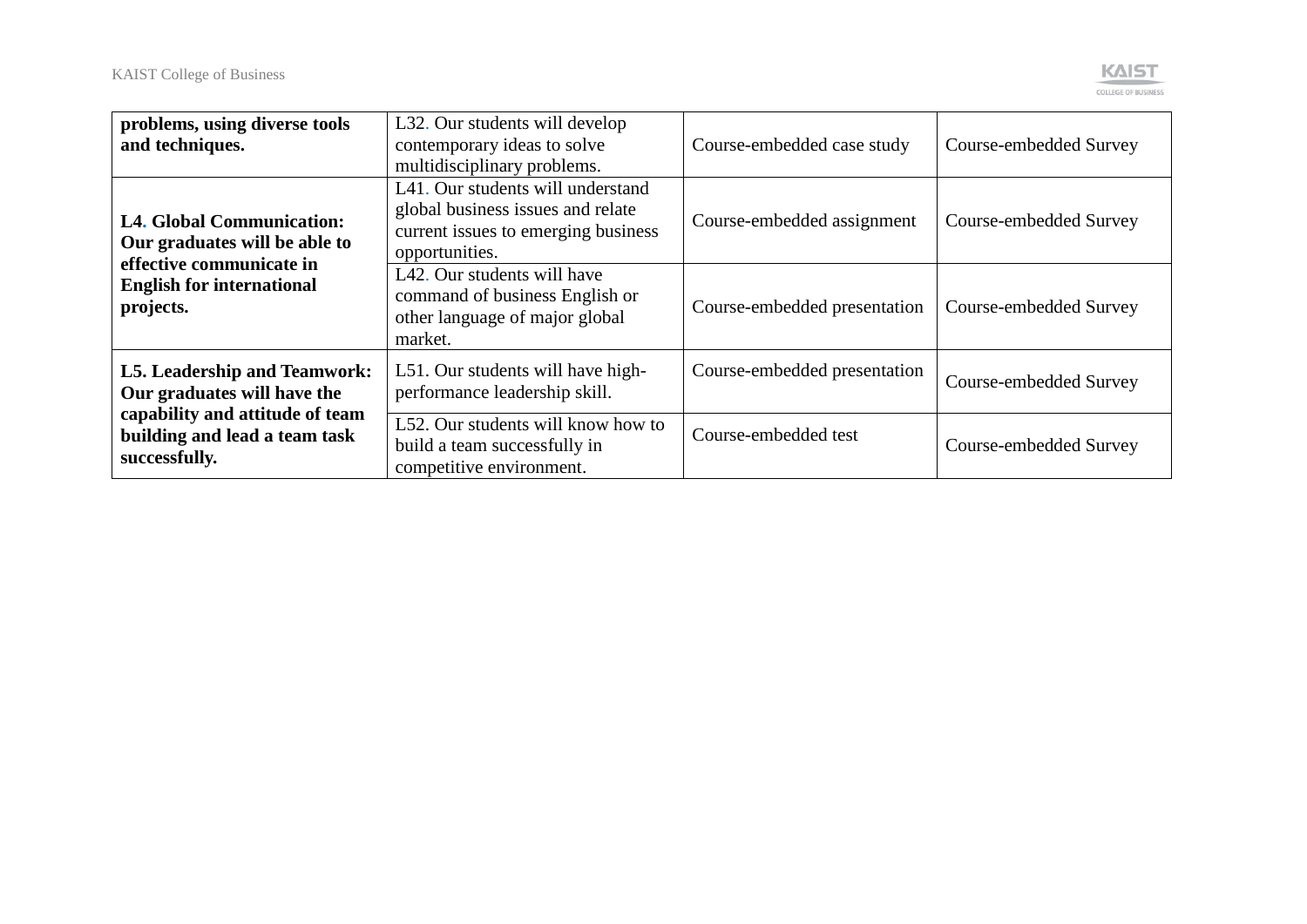**The Contract of Street** 



# **2. Rubric to assess achievements of learning objectives**

| L1. Consciousness on Energy Usage & Environmental Issues: Our graduates will improve their ability to identify opportunities to<br>create business value from environment and sustainability issues in green growth. |                                                                                                                                      |                                                                                                                                       |                                                                                                                                                                     |
|----------------------------------------------------------------------------------------------------------------------------------------------------------------------------------------------------------------------|--------------------------------------------------------------------------------------------------------------------------------------|---------------------------------------------------------------------------------------------------------------------------------------|---------------------------------------------------------------------------------------------------------------------------------------------------------------------|
| L11. Our students will understand new environmental challenges that are most likely to pose both growth opportunities and threats<br>to green business.                                                              |                                                                                                                                      |                                                                                                                                       |                                                                                                                                                                     |
|                                                                                                                                                                                                                      | <b>Performance Level</b>                                                                                                             |                                                                                                                                       |                                                                                                                                                                     |
| <b>Traits</b>                                                                                                                                                                                                        | 1 (Fails to meet expectations)                                                                                                       | 2 (Meets expectations)                                                                                                                | <b>3 (Exceeds expectations)</b>                                                                                                                                     |
| 1. Identifies Challenges                                                                                                                                                                                             | Has a vague idea of what the challenges<br>are and is uncertain what must be<br>decided in individual or business<br><b>behavior</b> | Identifies the challenges, including<br>pertinent facts, and ascertains what must<br>be decided in individual or business<br>behavior | Describes the challenges in<br>detail<br>gathered<br>pertinent<br>having<br>facts.<br>Ascertains exactly what must be decided<br>in individual or business behavior |
| 2. Importance                                                                                                                                                                                                        | Somewhat appreciates the importance<br>of keeping professional code of<br>conduct                                                    | Mostly appreciates the importance to<br>keep professional code of conduct                                                             | Fully appreciates the importance of<br>keeping professional code of conduct.                                                                                        |
| 3. Understanding                                                                                                                                                                                                     | Somewhat understands the detailed<br>contents of professional code of<br>conduct                                                     | Mostly understands the detailed<br>contents of professional code of<br>conduct                                                        | Fully understands the detailed contents<br>of professional code of conduct.                                                                                         |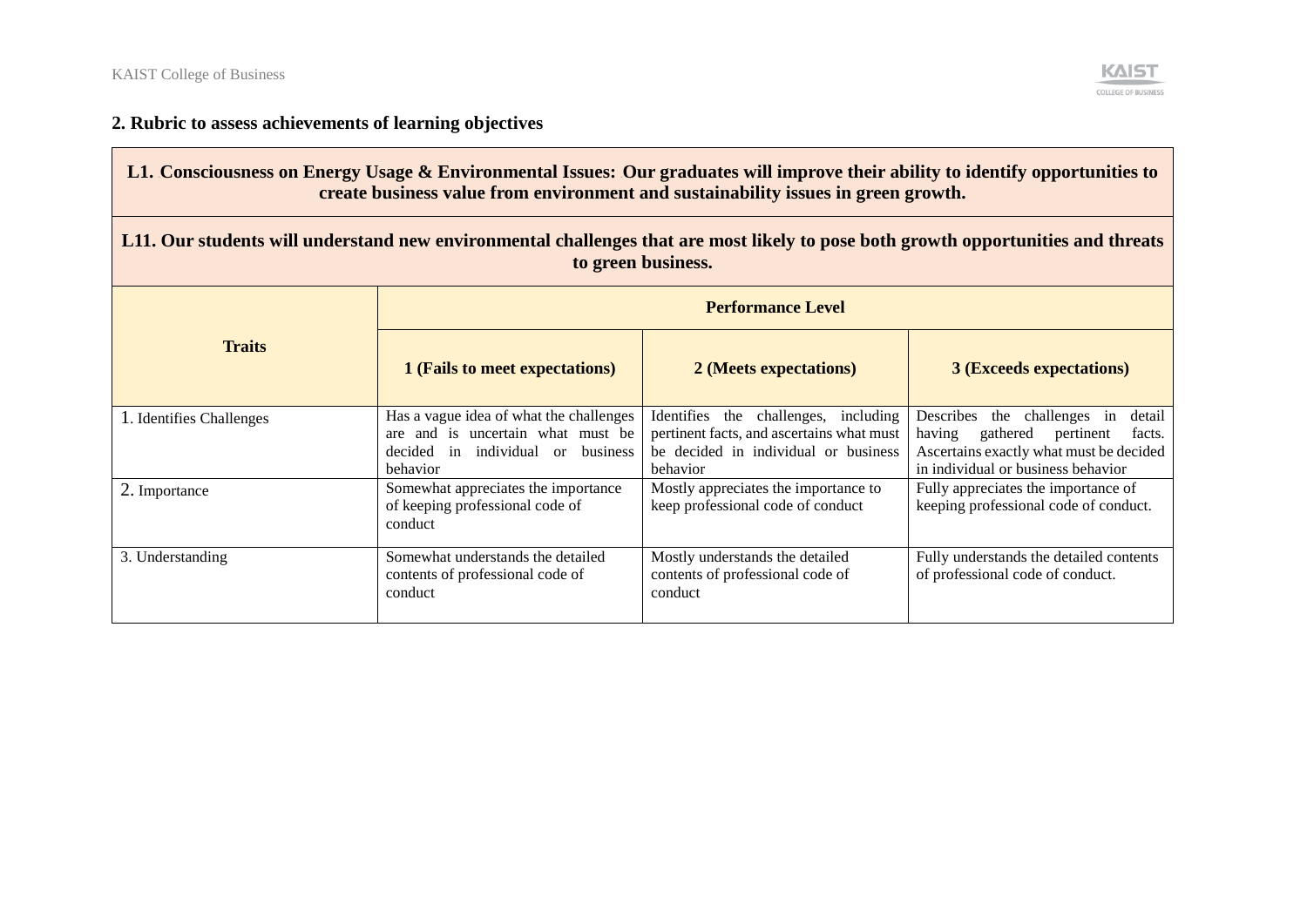

### L1. Consciousness on Energy Usage & Environmental Issues: Our graduates will improve their ability to identify opportunities to **create business value from environment and sustainability issues in green growth.**

#### **L12. Our students will identify conditions under which companies can maintain an appropriate balance between accommodating social and institutional demands for environmental issues and achieving superior performance.**

|                               | <b>Performance Level</b>                                                                                   |                                                                                                                                                   |                                                                                                                                                                                     |
|-------------------------------|------------------------------------------------------------------------------------------------------------|---------------------------------------------------------------------------------------------------------------------------------------------------|-------------------------------------------------------------------------------------------------------------------------------------------------------------------------------------|
| <b>Traits</b>                 | 1 (Fails to meet expectations)                                                                             | 2 (Meets expectations)                                                                                                                            | <b>3 (Exceeds expectations)</b>                                                                                                                                                     |
| 1. Stakeholders Consideration | Fails to recognize all stakeholders or<br>explores consequences and<br>threats/opportunities ineffectively | Recognizes stakeholders and explores<br>some of the consequences and<br>threats/opportunities fairly effectively                                  | Recognizes all stakeholders and fully<br>explores consequences and<br>threats/opportunities                                                                                         |
| 2. Options Development        | Failed to identify all of the relevant and<br>practical options                                            | Identified most of the relevant practical<br>options, but overlooked some related<br>conceptual problems and issues                               | Correctly identified all of the relevant<br>practical options and all of the related<br>conceptual problems and issues                                                              |
| 3. Options Evaluation         | Failed to provide weightings of various<br>ethical and social arguments and<br>reasons                     | Provided some evaluation of ethical<br>and social reasons and arguments, but<br>overlooked important factual or logical<br>errors in some reasons | Provided appropriate and defensible<br>evaluations for all relevant arguments<br>noting wherever necessary factual<br>assumptions, logical errors, or<br>conceptual confusions.     |
| 4. Decision and Action        | difficulty<br>identifying<br>Has<br>and<br>of<br>action<br>from<br>appropriate<br>course<br>among options  | Formulates an implementation plan that<br>delineates the execution of the decision                                                                | Formulates an implementation plan that<br>delineates the execution of the decision<br>that evidences<br>thoughtful<br>and<br>a<br>reflection on the benefits and risks of<br>action |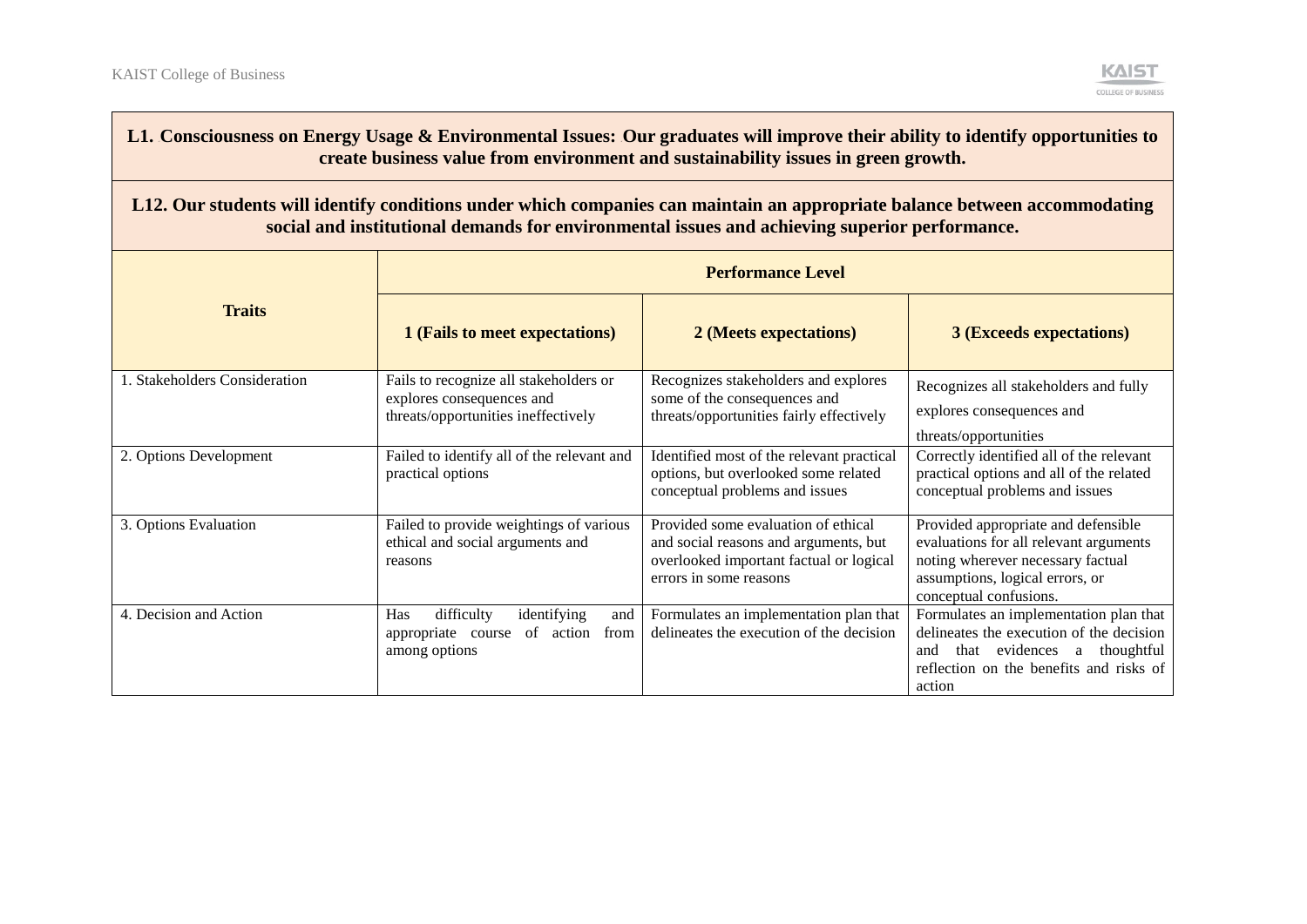

L2. Multi-disciplinary Competence: Our graduates will synergistically understand green policy, green technology, and green **business.** 

**L21. Our students will be able to strategically analyze business cases and will demonstrate the ability of sound business judgment.**

|                                              | <b>Performance Level</b>                                                                                                     |                                                                                                                                       |                                                                                                                                |
|----------------------------------------------|------------------------------------------------------------------------------------------------------------------------------|---------------------------------------------------------------------------------------------------------------------------------------|--------------------------------------------------------------------------------------------------------------------------------|
| <b>Traits</b>                                | 1 (Fails to meet expectations)                                                                                               | 2 (Meets expectations)                                                                                                                | <b>3 (Exceeds expectations)</b>                                                                                                |
| 1. Factual knowledge                         | Shows little knowledge of case facts,<br>makes factual mistakes                                                              | Shows solid understanding of case facts                                                                                               | Shows through grasp of case facts and<br>offers additional factual knowledge<br>about company or industry                      |
| 2. Identification of case<br>problems/issues | Neglects to identify case issues;<br>recounts facts of case with little<br>analysis                                          | Clearly identifies the key issues in the<br>case and demonstrates understanding of<br>company's decision situation                    | Develops a well-integrated statement of<br>the complex issues of the case and<br>demonstrates understanding of situation       |
| 3. Recommendations                           | Offers weak recommendations or pays<br>little attention to addressing case issues                                            | Provides well-reasoned<br>recommendations that follow from the<br>preceding analysis and clearly address<br>case issues; no surprises | Integrates alternatives into a well-<br>developed action plan; offers<br>specificity, priorities, and sequencing<br>of actions |
| 4. Business judgment                         | Shows little attention to presenting<br>sound arguments or backing up ideas<br>with analysis; offers "I think"<br>statements | Provides good arguments backed up<br>with<br>factual knowledge, analysis, and<br>persuasive rationale                                 | Provides strong rationale and<br>convincing arguments throughout;<br>demonstrates sound business judgment                      |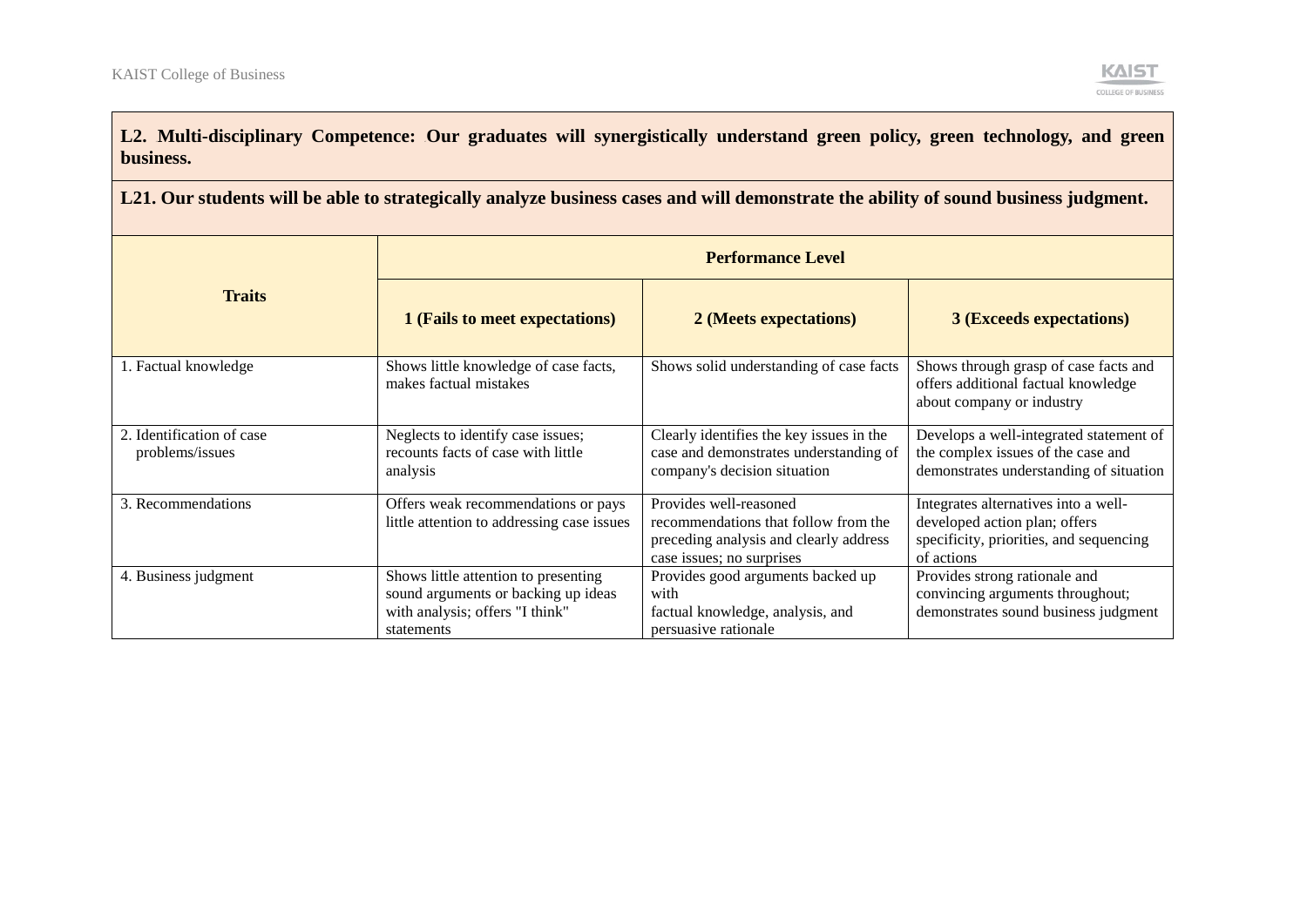and the control of the control of the control of



| L2. Multi-disciplinary Competence: Our graduates will synergistically understand green policy, green technology, and green<br>business. |                                                                                                                    |                                                                                                             |                                                                                                                              |
|-----------------------------------------------------------------------------------------------------------------------------------------|--------------------------------------------------------------------------------------------------------------------|-------------------------------------------------------------------------------------------------------------|------------------------------------------------------------------------------------------------------------------------------|
|                                                                                                                                         |                                                                                                                    | L22. Our students will synthesize different discipline areas.                                               |                                                                                                                              |
| <b>Performance Level</b>                                                                                                                |                                                                                                                    |                                                                                                             |                                                                                                                              |
| <b>Traits</b>                                                                                                                           | 1 (Fails to meet expectations)                                                                                     | 2 (Meets expectations)                                                                                      | <b>3 (Exceeds expectations)</b>                                                                                              |
| 1. Consideration                                                                                                                        | Deals only with a single perspective<br>and fails to discuss possible<br>perspectives from other disciplines.      | Begins to relate alternative views from<br>other disciplines to qualify analysis.                           | Addresses perspectives noted<br>previously, and additional diverse<br>perspectives other disciplines to qualify<br>analysis. |
| 2. Management principle                                                                                                                 | Lacks understanding of basic<br>management principles and strategic<br>thinking approach                           | Shows clear comprehension of basic<br>management principles and strategic<br>thinking approach.             | Integrates and applies basic<br>management principles and strategic<br>thinking approach across multiple<br>disciplines.     |
| 3. Discipline knowledge                                                                                                                 | Does not incorporate appropriate<br>argumentation and methodology of<br>other disciplines                          | Somewhat applies appropriate<br>argumentation and methodology of<br>other disciplines                       | Clearly and reflectively applies<br>appropriate argumentation and<br>methodology of other disciplines                        |
| 4. Intellectual sensitivity                                                                                                             | Does not yet demonstrate intellectual<br>acuity, imagination, and sensitivity.                                     | Somewhat Demonstrates intellectual<br>acuity, imagination, and sensitivity.                                 | Demonstrates a high degree of<br>intellectual acuity, imagination, and<br>sensitivity.                                       |
| 5. Horizontal synthesis                                                                                                                 | Does not yet integrate interdisciplinary<br>skills and knowledge.                                                  | Partially integrates interdisciplinary<br>skills and knowledge.                                             | Successfully integrates interdisciplinary<br>skills and knowledge.                                                           |
| 6. Vertical synthesis                                                                                                                   | Does not yet demonstrate awareness of<br>inter-relationships among self, the<br>discipline, business, and society. | Demonstrates some awareness of inter-<br>relationships among self, the discipline,<br>business, and society | Clearly demonstrates an awareness of<br>inter-relationships among self, the<br>discipline, business, and society.            |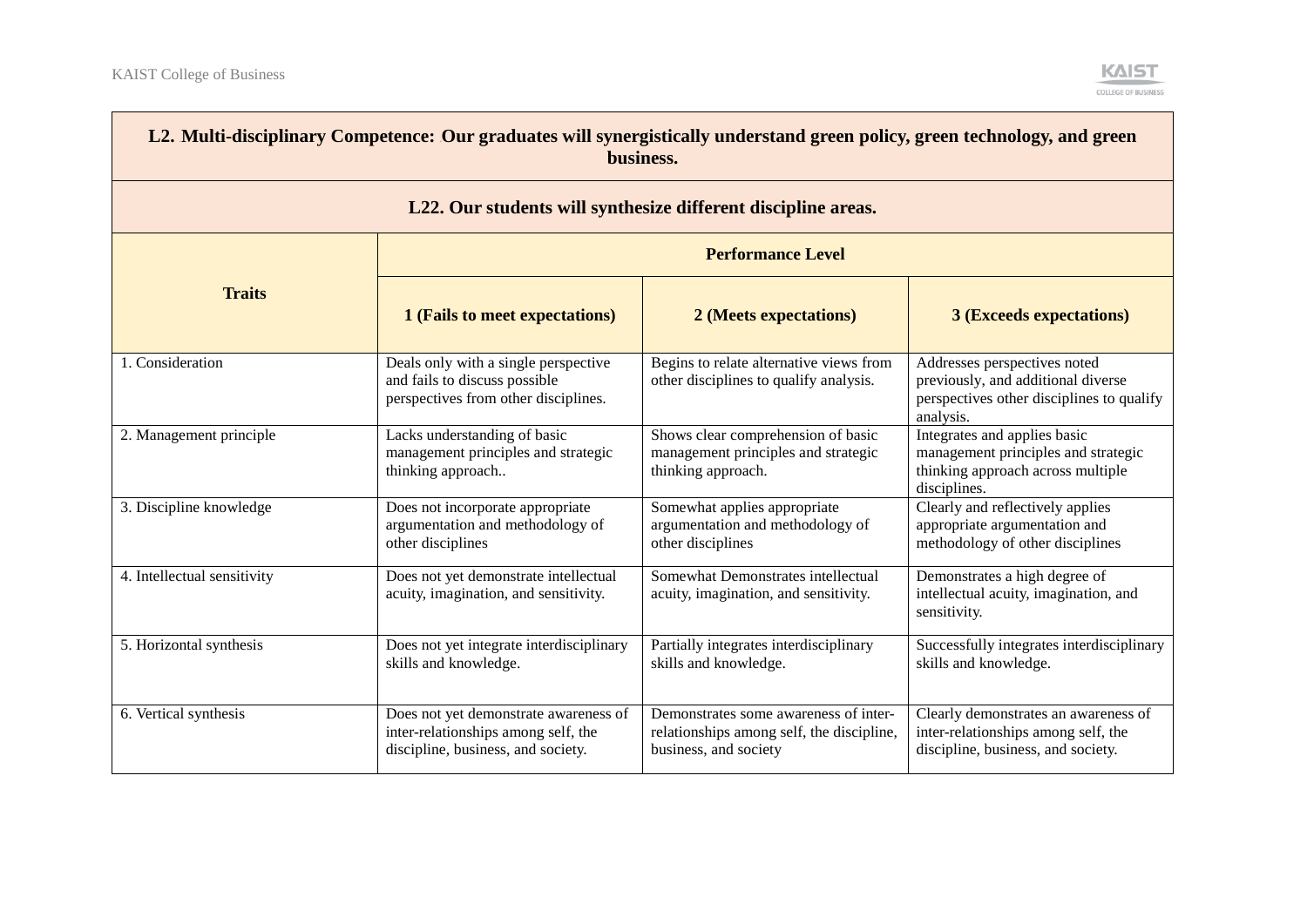| L3. Problem Solving: Our graduates will be able to deal with multidisciplinary problems, using diverse tools and techniques. |                                                                                                                  |                                                                                                             |                                                                                                                                                            |
|------------------------------------------------------------------------------------------------------------------------------|------------------------------------------------------------------------------------------------------------------|-------------------------------------------------------------------------------------------------------------|------------------------------------------------------------------------------------------------------------------------------------------------------------|
| L31. Our students will understand necessary microeconomic tools to analyze environmental problems.                           |                                                                                                                  |                                                                                                             |                                                                                                                                                            |
| <b>Performance Level</b>                                                                                                     |                                                                                                                  |                                                                                                             |                                                                                                                                                            |
| <b>Traits</b>                                                                                                                | 1 (Fails to meet expectations)                                                                                   | 2 (Meets expectations)                                                                                      | <b>3 (Exceeds expectations)</b>                                                                                                                            |
| 1. Application of strategic analytical<br>Tools                                                                              | Misuses strategic analysis tools,<br>concepts, and techniques                                                    | Appropriately strategic analysis tools,<br>concepts, and techniques                                         | Shows strong understanding and<br>application of strategic analysis tools,<br>concepts, and techniques                                                     |
| 2. Application of financial analysis                                                                                         | Fails to incorporate financials into case<br>analysis or shows only limited attempts<br>to understand financials | Shows knowledge of ratios and trend<br>analysis; demonstrates understanding<br>of firm's financial standing | Applies ratios and trend analysis to<br>develop sound judgments about<br>company situation and prospects;<br>presents financial analysis<br>professionally |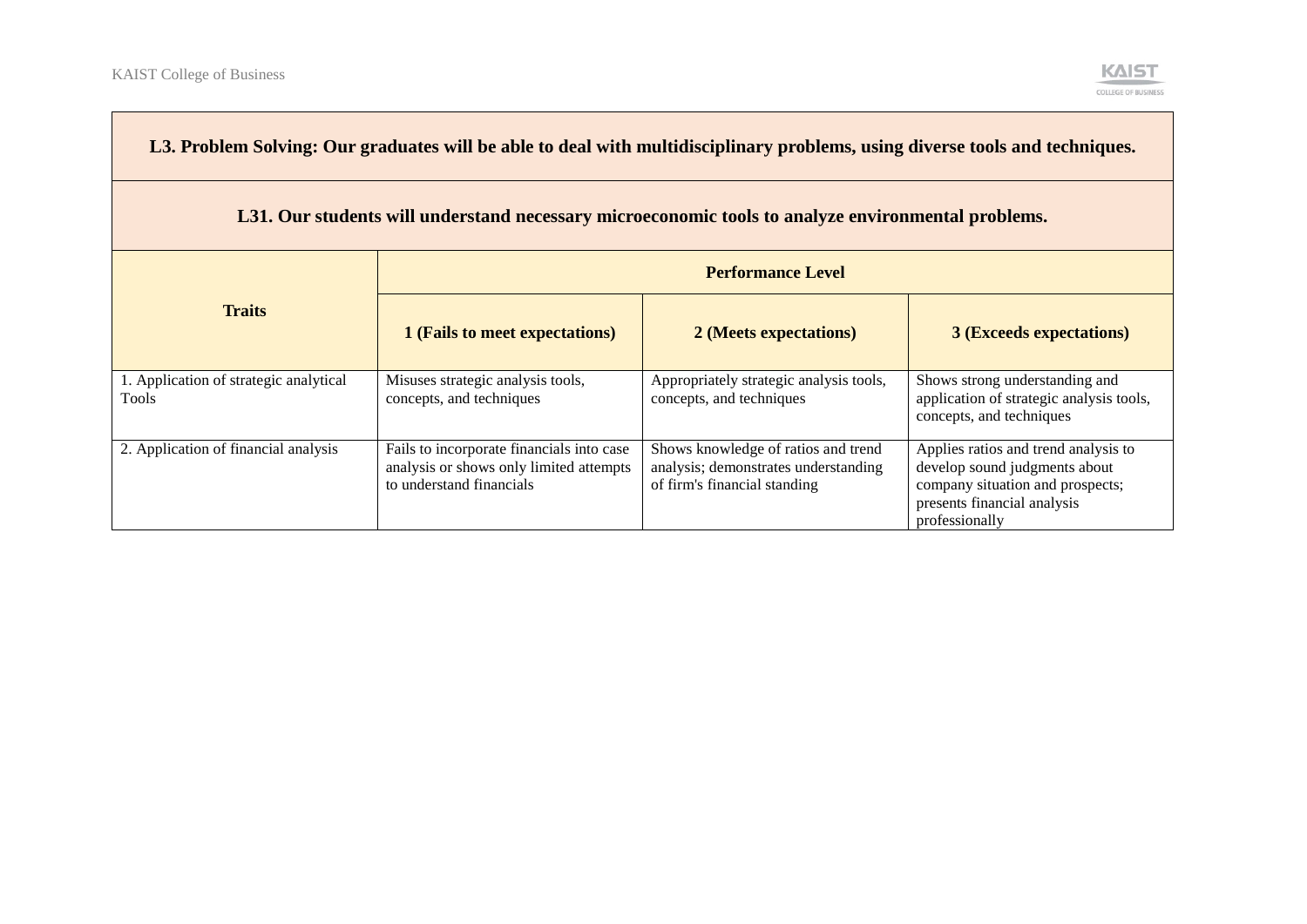| L3. Problem Solving: Our graduates will be able to deal with multidisciplinary problems, using diverse tools and techniques. |                                                                                                          |                                                                                                                                           |                                                                                                            |
|------------------------------------------------------------------------------------------------------------------------------|----------------------------------------------------------------------------------------------------------|-------------------------------------------------------------------------------------------------------------------------------------------|------------------------------------------------------------------------------------------------------------|
| L32. Our students will develop contemporary ideas to solve multidisciplinary problems.                                       |                                                                                                          |                                                                                                                                           |                                                                                                            |
| <b>Performance Level</b>                                                                                                     |                                                                                                          |                                                                                                                                           |                                                                                                            |
| <b>Traits</b>                                                                                                                | 1 (Fails to meet expectations)                                                                           | 2 (Meets expectations)                                                                                                                    | <b>3 (Exceeds expectations)</b>                                                                            |
| 1. Discipline-related concepts and<br>issues                                                                                 | Discipline-specific concepts and issues<br>are not identified or they are identified<br>inappropriately. | Appropriately addresses most of the<br>key discipline-specific concepts and<br>issues but omits or identifies a few of<br>the minor ones. | Appropriately addresses all key<br>discipline-specific concepts and issues<br>and most of the minor ones.  |
| 2. Generation of alternatives                                                                                                | Identifies weak or infeasible<br>alternatives with little attention to case<br>issues                    | Generates 2 or 3 feasible alternatives<br>for resolving the key issues of the case                                                        | Develops 2 or 3 insightful alternatives<br>for resolving the issues; offers<br>specificity and originality |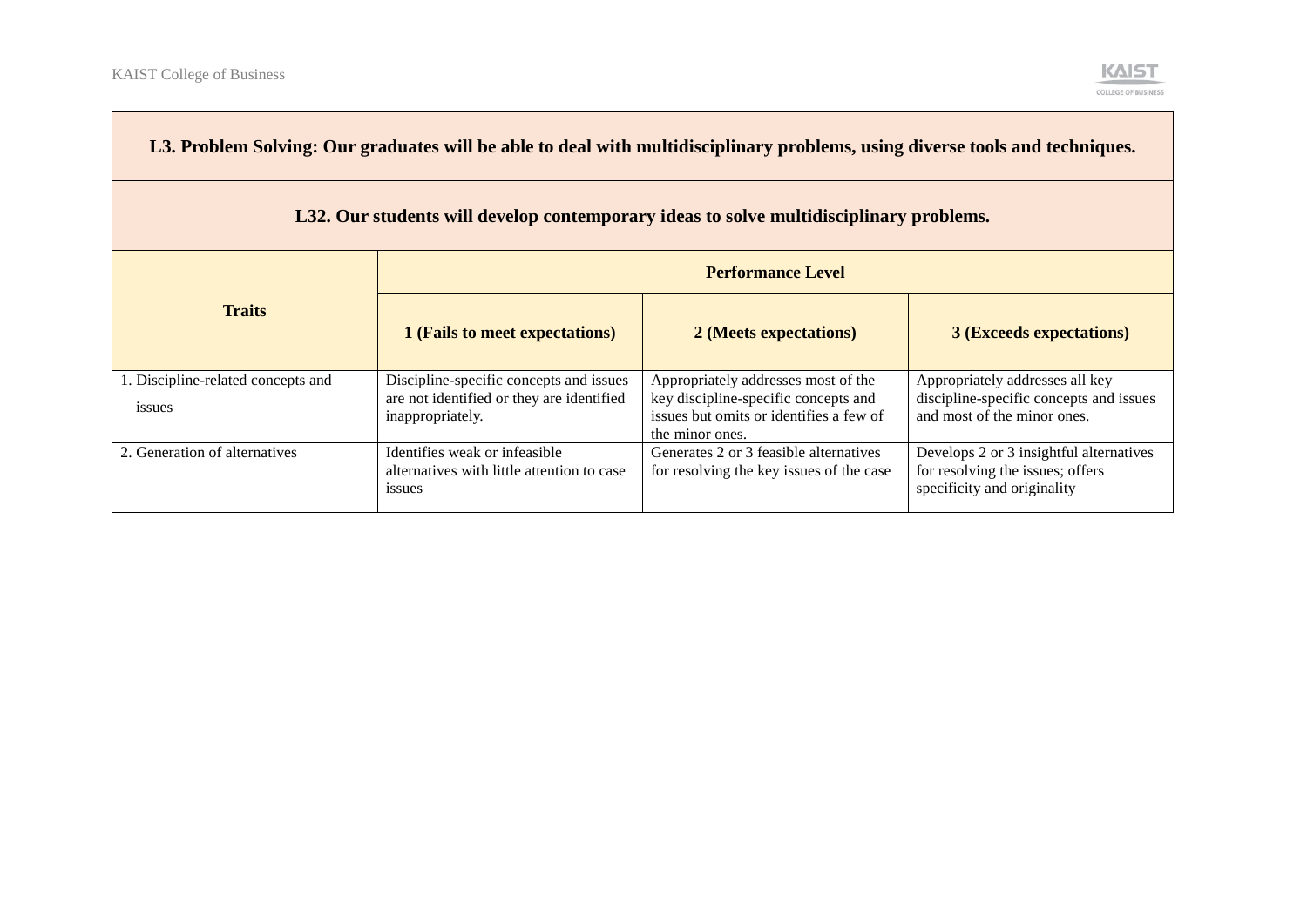

### **L4. Global Communication: Our graduates will be able to effective communicate in English for international projects.**

#### **L41. Our students will understand global business issues and relate current issues to emerging green business opportunities.**

|                                                            | <b>Performance Level</b>                                                                                                                |                                                                                                                    |                                                                                                                     |
|------------------------------------------------------------|-----------------------------------------------------------------------------------------------------------------------------------------|--------------------------------------------------------------------------------------------------------------------|---------------------------------------------------------------------------------------------------------------------|
| <b>Traits</b>                                              | 1 (Fails to meet expectations)                                                                                                          | 2 (Meets expectations)                                                                                             | <b>3 (Exceeds expectations)</b>                                                                                     |
| 1. Identification of global issues                         | No or incomplete identification of<br>some or all of the following relevant<br>global issues: economic, cultural, legal,<br>demographic | Some identification of most of the<br>relevant issues                                                              | Clear and detailed identification of<br>relevant issues                                                             |
| 2. Analysis of global issues                               | No analysis of impact of relevant<br>global issues; erroneous analysis of<br>impact                                                     | Some analysis of impact of global<br>issues; some inaccuracies in analysis                                         | Clear, accurate and detailed analysis of<br>impact of relevant global issues                                        |
| 3. Application of analysis to global<br>business situation | No application of analysis to specific<br>global business situation; incorrect<br>conclusions or recommendations made.                  | Some application of analysis to specific<br>global business situation, weak<br>conclusions or recommendations made | Clear application of analysis to global<br>business situation; valid conclusions<br>and good recommendations given  |
| 4. Cultural differences                                    | Fails to adjust for cultural differences                                                                                                | Some consideration given to cultural<br>differences                                                                | Extensive consideration given to<br>cultural differences, including<br>appropriate modification of<br>communication |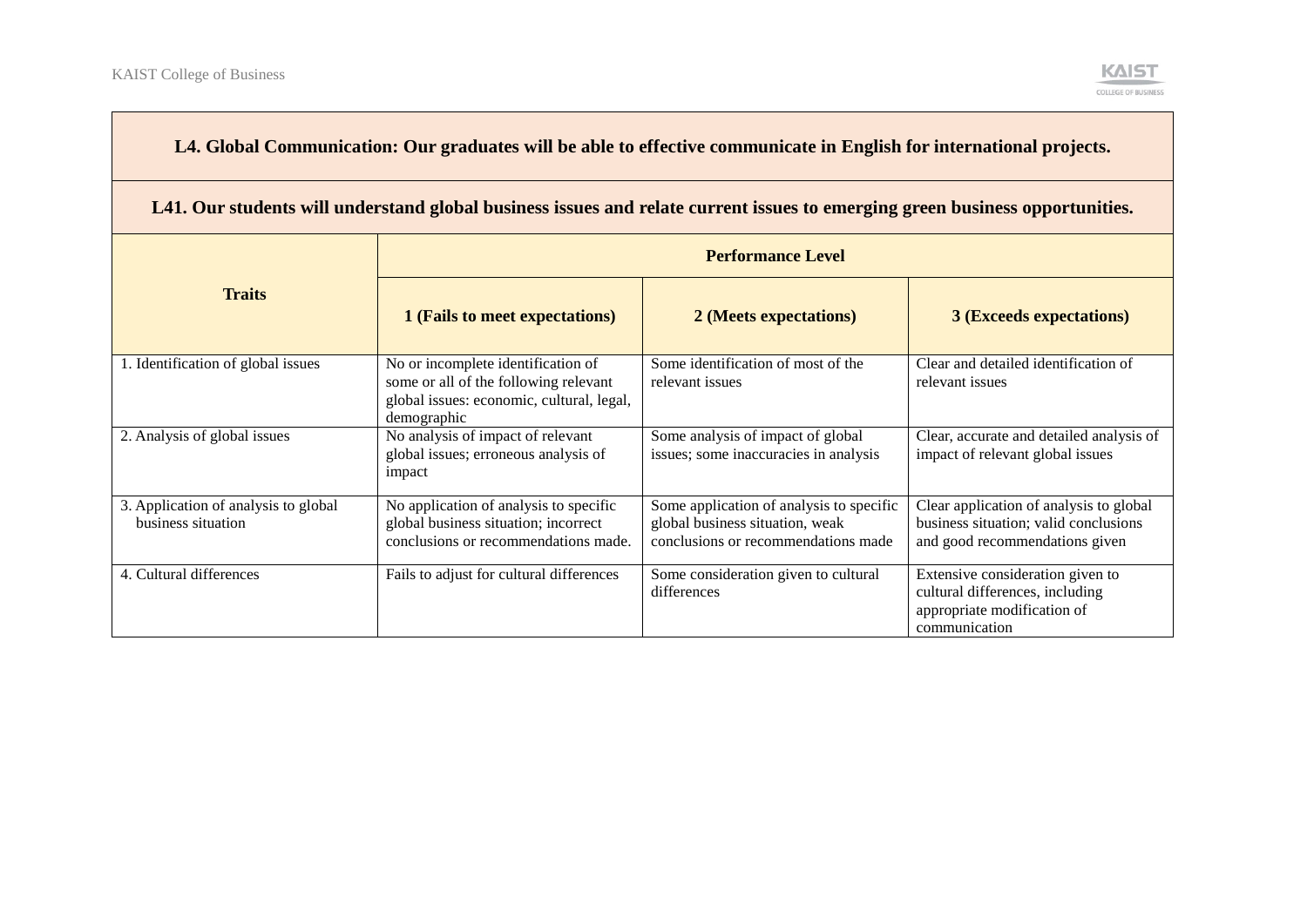

| L4. Global Communication: Our graduates will be able to effective communicate in English for international projects. |                                                                                                                  |                                                                                                                 |                                                                                                                   |  |
|----------------------------------------------------------------------------------------------------------------------|------------------------------------------------------------------------------------------------------------------|-----------------------------------------------------------------------------------------------------------------|-------------------------------------------------------------------------------------------------------------------|--|
| L42. Our students will have command of business English or other language of major global market.                    |                                                                                                                  |                                                                                                                 |                                                                                                                   |  |
|                                                                                                                      |                                                                                                                  | <b>Performance Level</b>                                                                                        |                                                                                                                   |  |
| <b>Traits</b>                                                                                                        | 1 (Fails to meet expectations)                                                                                   | 2 (Meets expectations)                                                                                          | <b>3 (Exceeds expectations)</b>                                                                                   |  |
| 1. Knowledge                                                                                                         | A few of the required elements<br>(vocabulary, structures, and/or cultural<br>context) are complete and correct. | Some of the required elements<br>(vocabulary, structures, and/or cultural<br>context) are complete and correct. | Most of the required elements<br>(vocabulary,<br>structure, and/or cultural context) are<br>complete and correct. |  |
| 2. Comprehension                                                                                                     | The response shows little<br>understanding of main ideas and/or<br>details                                       | The response shows some<br>understanding of main ideas and<br>details.                                          | The response for the most part shows<br>understanding of main ideas and most<br>details.                          |  |
| 3. Communication                                                                                                     | The communication skills and<br>strategies are minimally evident,<br>appropriate, and/or correct.                | The communication skills and<br>strategies are somewhat complete,<br>appropriate and/or correct.                | The communication skills and<br>strategies are mostly complete,<br>appropriate and correct.                       |  |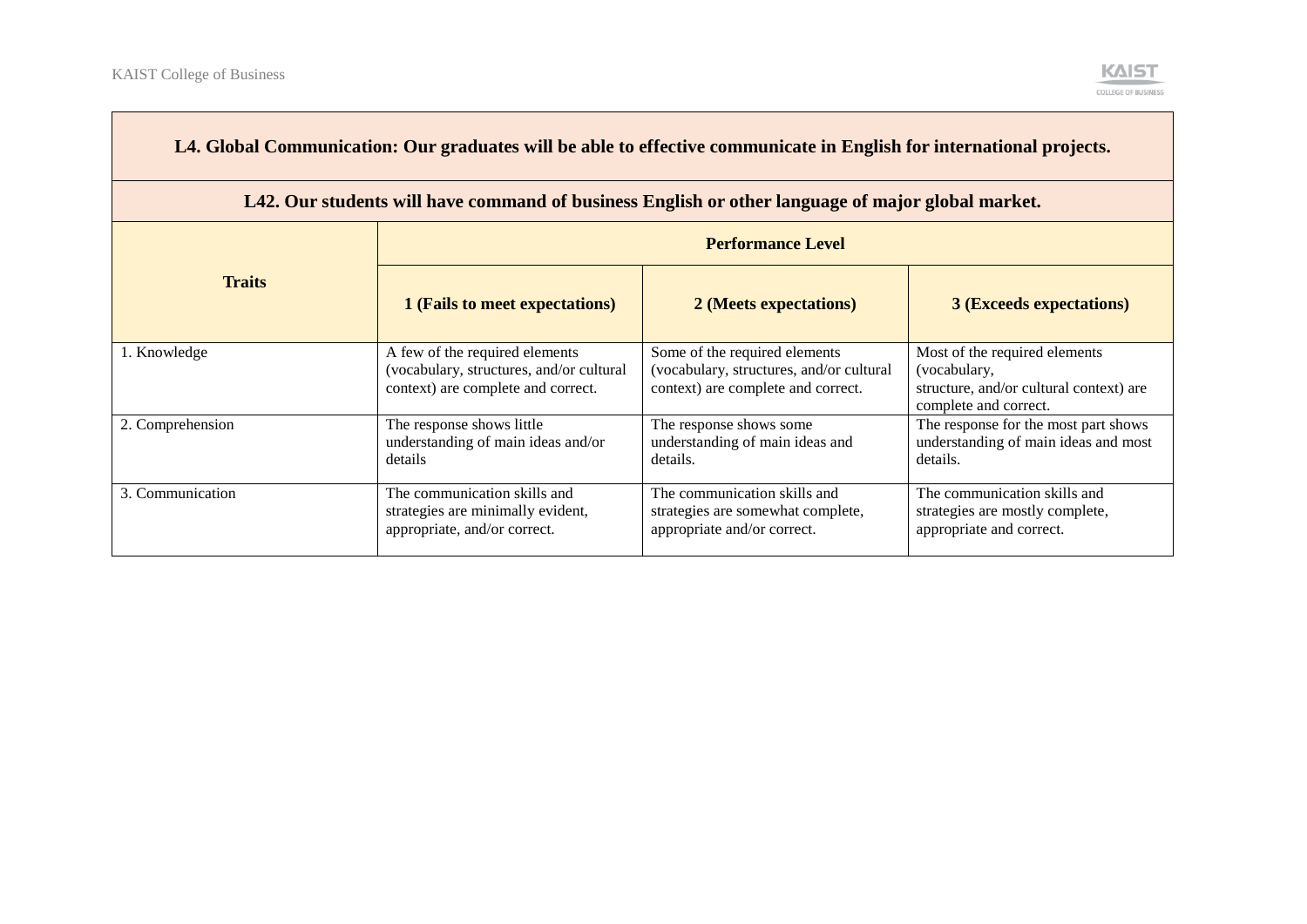$\overline{\phantom{a}}$ 



| L5. Leadership and Teamwork: Our graduates will have the capability and attitude of team building and lead a team task<br>successfully. |                                                                                                                                                                  |                                                                                                                      |                                                                                                                                           |
|-----------------------------------------------------------------------------------------------------------------------------------------|------------------------------------------------------------------------------------------------------------------------------------------------------------------|----------------------------------------------------------------------------------------------------------------------|-------------------------------------------------------------------------------------------------------------------------------------------|
|                                                                                                                                         |                                                                                                                                                                  | L51. Our students will have high-performance leadership skill.                                                       |                                                                                                                                           |
| <b>Performance Level</b>                                                                                                                |                                                                                                                                                                  |                                                                                                                      |                                                                                                                                           |
| <b>Traits</b>                                                                                                                           | 1 (Fails to meet expectations)                                                                                                                                   | 2 (Meets expectations)                                                                                               | <b>3 (Exceeds expectations)</b>                                                                                                           |
| 1. Confidence                                                                                                                           | Gives an impression of reluctance or<br>uncertainty about exercising leadership                                                                                  | Looks comfortable and confident in<br>exercising leadership duties                                                   | Uses strong verbal and non verbal<br>behavior to convey authority and<br>concern                                                          |
| 2. Balance between task and<br>interpersonal relations                                                                                  | Focuses exclusively on task to be<br>accomplished without regard to the<br>people or focuses exclusively on<br>interpersonal relations without regard<br>to task | Balances the need for task<br>accomplishment with the needs of<br>individuals in the group.                          | Assigns tasks to members whose<br>unique talents contribute directly to the<br>task. Uses positive reinforcement.<br>Delegates as needed. |
| 3. Ability to listen                                                                                                                    | Asks for ideas or suggestions but<br>neglects to consider them.                                                                                                  | Listens actively and shows<br>understanding by paraphrasing or by<br>acknowledging and building on others'<br>ideas. | Provides summary of important<br>discussions at regular intervals                                                                         |
| 4. Agenda                                                                                                                               | Has an incomplete or vague agenda for<br>the group                                                                                                               | Has a clear agenda for the group                                                                                     | Circulates a prepared agenda in<br>advance                                                                                                |